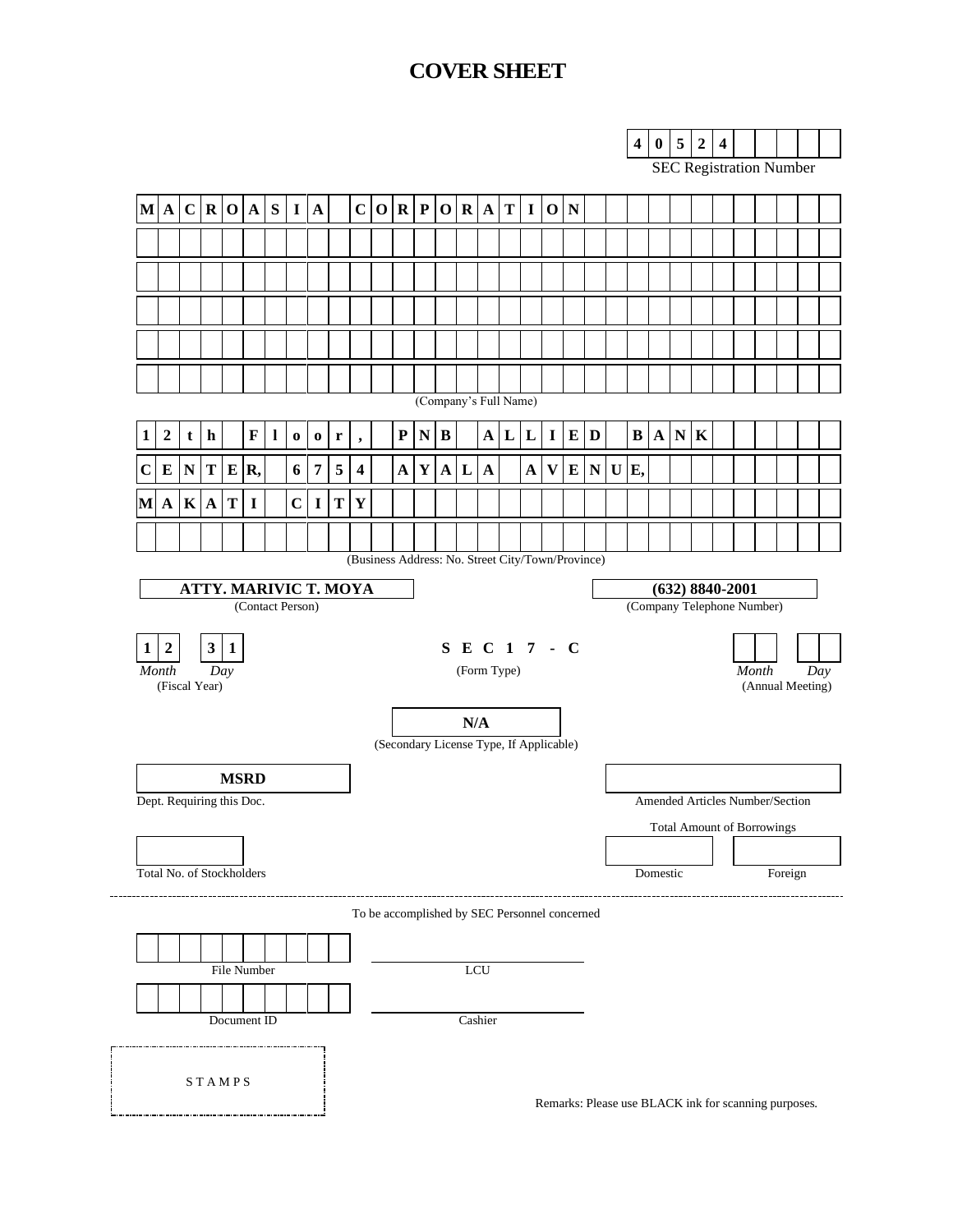### **SECURITIES AND EXCHANGE COMMISSION**

#### **SEC FORM 17-C**

## **CURRENT REPORT UNDER SECTION 17 OF THE SECURITIES REGULATION CODE AND SRC RULE 17.2(c) THEREUNDER**

#### 1. **29 March 2022**

Date of Report (Date of earliest event reported)

- 2. SEC Identification Number **40524** 3. BIR Tax Identification No. **004-666-098-000**
- 4. **MACROASIA CORPORATION** Exact name of issuer as specified in its charter
- 5. **City of Makati, Metro Manila** 6. **City of Makati, Metro Manila** 6. Province, country or other jurisdiction of incorporation Industry Classification Code:
- 7. **12th Floor, PNB Allied Bank Center, 6754 Ayala Avenue, Makati City 1226** Address of principal office **Postal Code** Postal Code

# 8. **(632) 8840-2001**

Issuer's telephone number, including area code

- 9. **N/A**...................................................................................................................................... Former name or former address, if changed since last report
- 10. Securities registered pursuant to Sections 8 and 12 of the SRC or Sections 4 and 8 of the RSA

Title of Each Class Number of Shares of Common Stock Outstanding and Amount of Debt **Outstanding** 

 **Common Stock, P1 par value 1,890,958,323 shares outstanding**